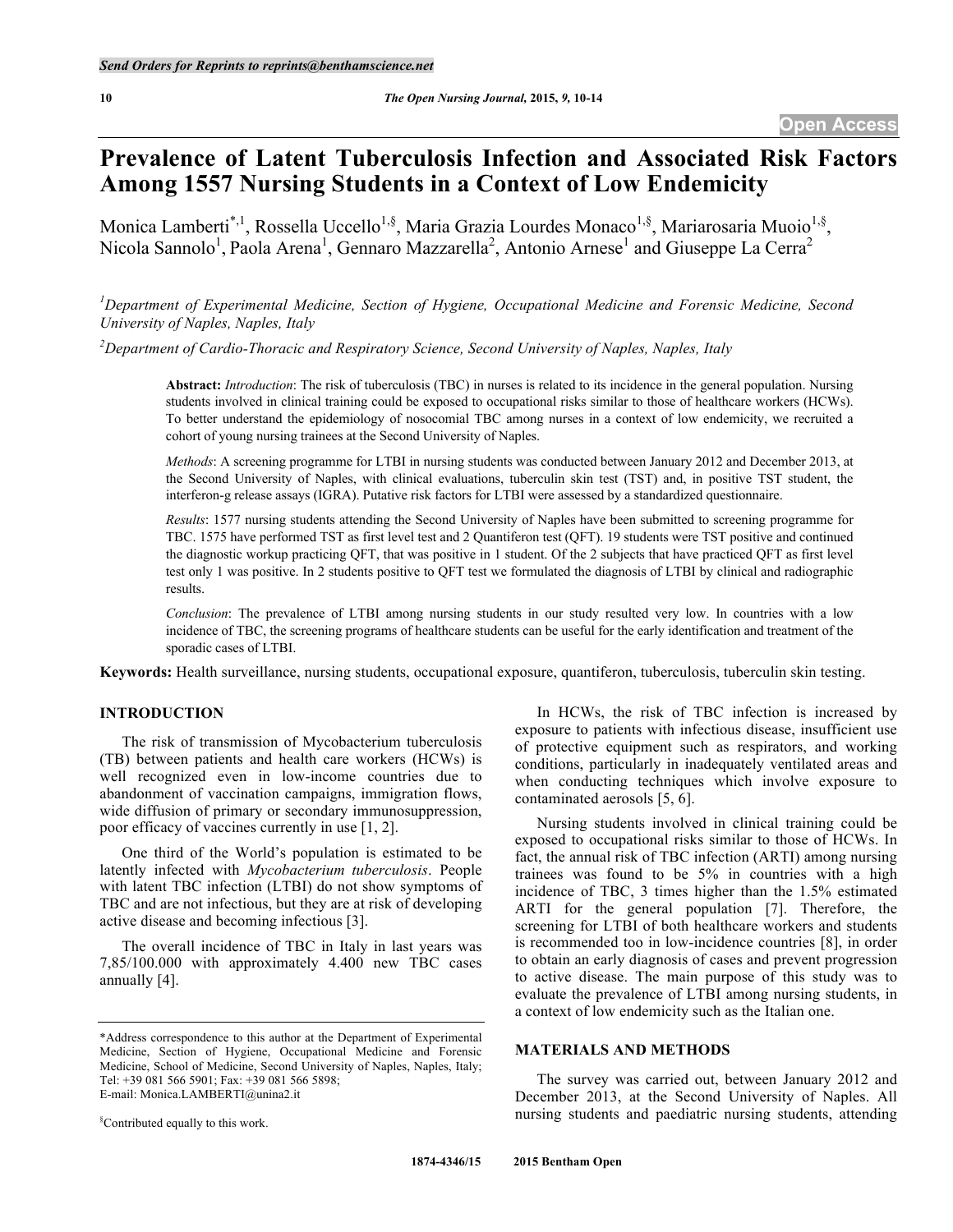$1<sup>st</sup>$  and  $3<sup>rd</sup>$  year were actively summoned to undergo TBC screening. According to the CDC guidelines our hospital is classified as a "low risk" institution [9].

Information on the following variables was collected using a standardized questionnaire: Age, gender, time of attendance in health care sector, family history of TBC, BCG vaccination, place of birth, prior TST, workplace and chest radiographic findings. BCG vaccination was verified by scars or vaccination records.

Tuberculin Skin Test (TST) was performed by trained personnel following standard procedures. In brief, 0.1 mL (2 TU) of purified protein derivative (PPD, RT23; Statens Serum Institute, Copenhagen, Denmark) is injected. The TST is administered to the volar side of the forearm of the participants and read 72 to 96 hours after the application. A positive TST was defined as an induration measuring  $\geq 10$ mm in healthy subjects [10]. The transverse diameter of the induration is measured by experienced personnel.

All the TST positive cases were also tested with an Interferon-Gamma Release Assay (IGRA; QuantiFERON® TB-Gold Cellestis, Carnegie, Australia) to confirm the diagnosis of LTBI, because of its major specificity compared with conventional TST [11].

The blood samples were treated as recommended by the manufacturer. Briefly, 1 ml of whole blood was sampled in each of the three QFT tubes containing either TB specific antigen (ESAT-6, CFP-10 and TB7.7), no antigen (negative control) or mitogen antigen (positive control) and tubes were incubated at 37°C overnight before centrifugation, and IFN-γ concentrations (IU/ml) was measured by ELISA following the manufacturer protocol. An IFN- $\gamma \geq 0.35$  IU/ml (TB antigens minus negative control) was considered a positive test [12]. All the IGRA positive cases were carefully examined by an infectious diseases specialist and underwent chest radiography.

In subjects with a history of allergy, secondary immunodeficiency or pregnancy were offered the opportunity to take the Quantiferon test as examination of first level.

In fact, although in literature there is no evidence that adverse reactions by Mantoux test can influence the course of pregnancy [13], in order to enhance the protection of pregnant students, Quantiferon was used as examination of the first level to reduce the risk of allergic type reactions to TST and to avoid subjecting the mother to two diagnostic tests in the case of any TST positivity.

Qualitative variables considered are presented in percentages, and quantitative variables as mean and standard deviation (SD).

Frequency analysis of the following variables was carried out: age, sex, country of origin, time of attendance in health care sector, number of vaccinated TST positivity, positive QFT.

All the activities were performed in compliance with the Declaration of Helsinki and current healthcare standards according to the recommendations of the Italian Ministry of Health [14]. All students included in the survey were informed by a physician about the rationale and aims of the

survey and a written informed consent was obtained. According to the Italian legislation concerning the guidelines on observational studies, ethical approval for conducting this survey was unnecessary, and on this basis, cross-sectional studies do not require a formal approval by local Institutional Review Boards [15]. Personal information regarding the subjects included in the study was protected according to Italian law [16].

# **RESULTS**

1577 nursing students, paediatric nursing students of the Second University of Naples have been submitted to Health Surveillance and included in the study from January  $1<sup>st</sup> 2012$ to December  $31<sup>st</sup>$  2013. The main demographic and epidemiological characteristics of the sample are listed in Table **1**.

**Table 1. Demographic, epidemiological and clinical characteristics of a cohort of nursing students trained at Second University of Naples in Italy.**

| Nursing students included in the study $(\% )$                                 | 1577           |
|--------------------------------------------------------------------------------|----------------|
| Age of students (SD)                                                           | $23.6 \pm 5.4$ |
| Gender<br>W/M                                                                  | 1020/557       |
| <b>Overseas students</b>                                                       | 10             |
| <b>Country incidence of TBC infection of students</b><br>included in the study |                |
| $\leq$ 10 cases/100000 inhabitants per year                                    | 1568           |
| $>$ 10 cases/100000 inhabitants per year                                       | 9              |
| <b>Working seniority (SD)</b>                                                  | $0.4 \pm 0.8$  |
| Vaccinated*                                                                    |                |
| n(%)                                                                           | $9(0.6\%$      |

**SD**: standard deviation; \* vaccination verified by scars or vaccination records.

Of the 1577 subjects enrolled, 1575 have practiced TST as first level examination and 2 QFT (Fig. **1**). 19 (1.2%) students that have practiced TST as first level were positive, 1543 (98%) were negative and 13 (0.8%) were absent to reading in the window period from 72 to 96 hours after intradermal injection. Induration by TST ranged between 0 e 30 mm. All subjects with positive TST continued the diagnostic workup practicing Quantiferon with the following results: 1 (5.3%) was positive and 18 were (94.7%), negative.

No significant correlation was observed between the size of TST induration and QFT positivity. Of the 2 subjects that have practiced QFT as I level 1 was positive. The average age of all nursing students was found to be 23.6  $(\pm 5.4)$ .

The working seniority of all students was of 0.43  $(\pm 0.8)$ years. 16 nursing student, positive to TST test, attending the  $3<sup>rd</sup>$  year of university. All 2 student positive to QFT attending the 3rd year of university.

It was possible to assess the previous BCG vaccination in 9 subjects included in the study. The group consisted of 6 females and 3 males. Of these, 8 have performed TST test as first level examination. 6 of these were positive to the test. Only 1 vaccinated student performed the QFT as a first level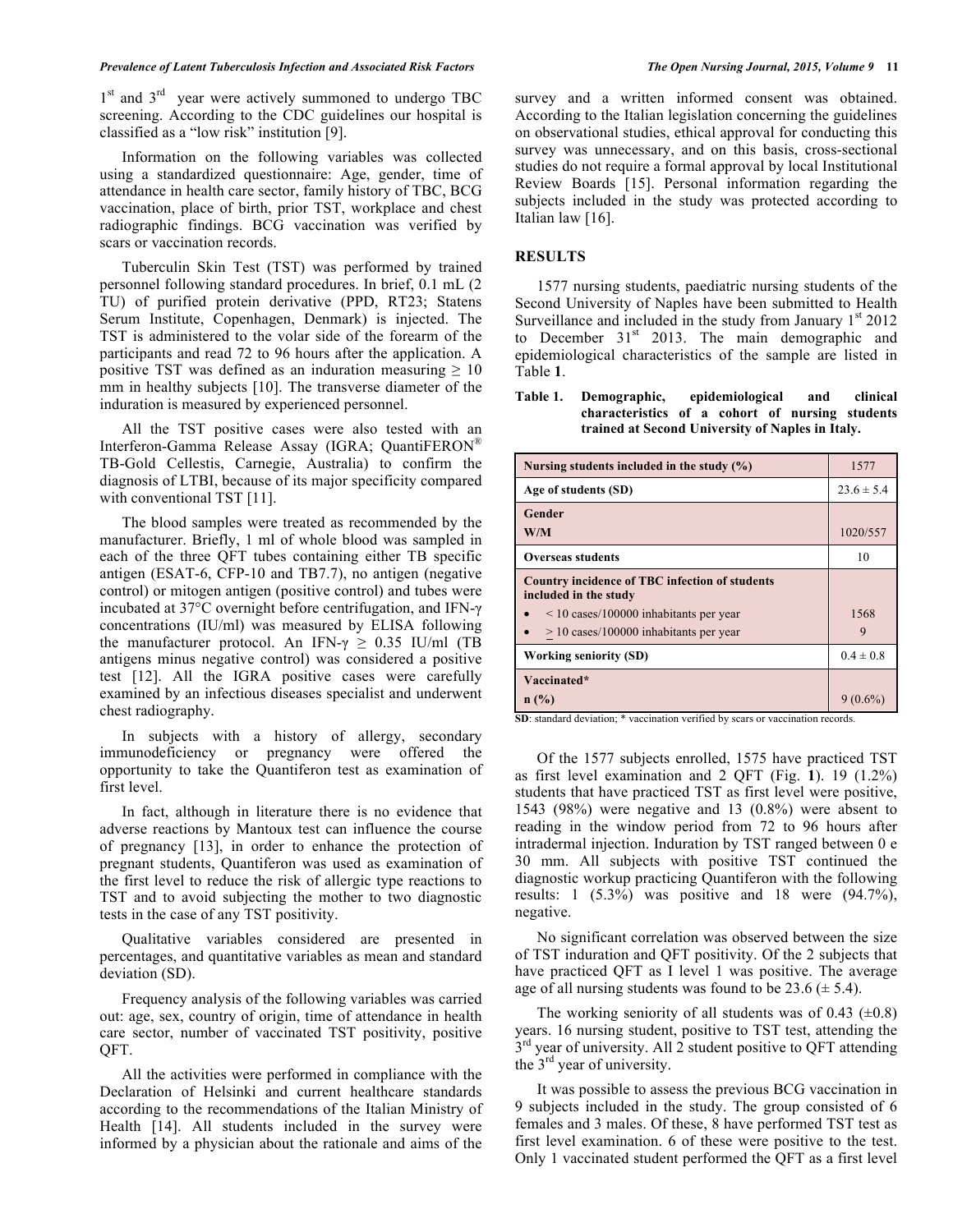

**Fig. (1).** Study flow chart. **TST** Tuberculin Skin Test; **QFT** QuantiFERON® TB-Gold Test; **LTBI** latent tuberculosis infection.

test and he resulted negative to the test. All subjects with positive TST continued the diagnose practicing Quantiferon with 100% of negative results.

Among the 1577 students, 10 were overseas students. 9 of these come from a country with a highest incidence of TBC infection higher than the Italian one (> 10 cases/100000 inhabitants per year) [3]. Among the 10 overseas students 7 were negative TST test, and 3 tested positive.

All Italian and overseas students subjects with a positive TST and QFT performed pulmonary consultation and chest X-ray. Clinical and radiographic signs of active tuberculosis was excluded for all. For this reason, we formulated the diagnosis in 2 students (1 Italians and 1 foreigners) of latent tuberculosis infection (LTBI) with prevalence of 0.12%. Everyone was given an indication to undergo chemoprophylaxis. Only 1 subject adhered to the drug treatment, and follow-up.

Regarding the safety profile of the tuberculin test, none of the subjects who practiced the test showed locoregional or systemic allergic adverse reactions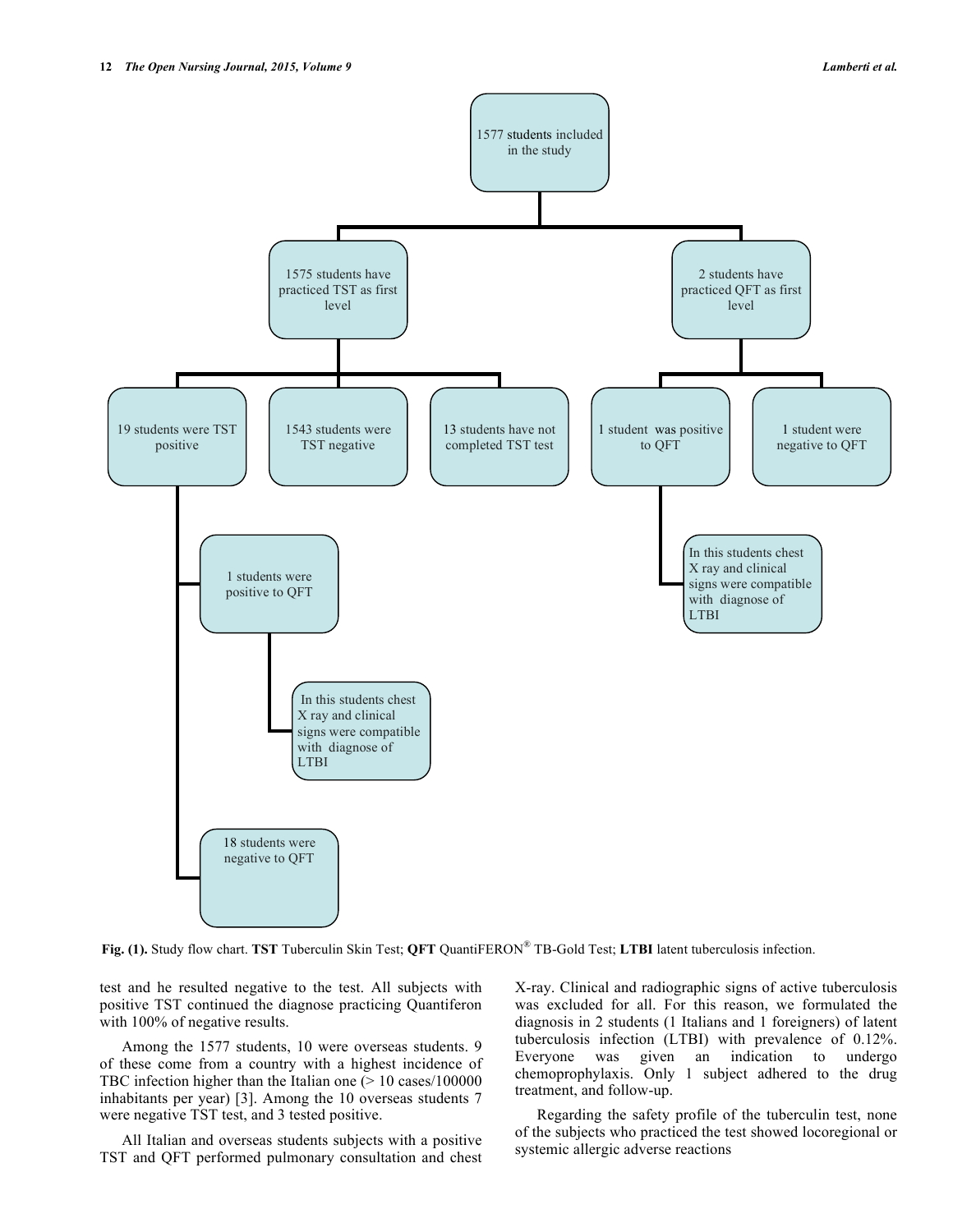**Table 2. TST and QFT results in the cohort of nursing students trained at Second University of Naples in Italy.**

| <b>TST</b> as first level examination                           | 1575           |
|-----------------------------------------------------------------|----------------|
| positive                                                        | 19             |
| negative                                                        | 1543           |
| absent to reading                                               | 13             |
| <b>OFT</b> as first level examination                           | $\mathfrak{D}$ |
| positive                                                        |                |
| negative                                                        |                |
| <b>QFT</b> as second level examination in TST positive students | 19             |
| positive                                                        |                |
| negative                                                        | 18             |

**TST** Tuberculin Skin Test; **QFT** QuantiFERON® TB-Gold Test.

### **DISCUSSION**

The growing concern worldwide regarding TBC and nosocomial infection has brought attention to the problem of hospital acquired TB infection among HCWs. However, studies in industrialized countries have shown annual TST conversion rates ranging from 0.1% to 2% among unexposed personnel while from 0.5% to 14% among highly exposed HCWs [17].

Programs for the screening and treatment of LTBI cases within HCWs are strongly recommended in many countries, with low TBC incidence, including Italy [8, 18].

Students and assistants in training are considered potentially exposed to hospital infections because they are assimilated, according to the Italian law, to health professionals (Dgls.no. 81/08) [19].

A systematic review reported that the median estimated annual risk of LTBI among HCWs was 2.9% in lowincidence countries, against an estimated risk of 7.2% in countries with a high TB incidence [20].

Our findings showed a prevalence of TST positive cases among all students of only 1.2%. Moreover the diagnosis was confirmed by IGRA testing in only 2 students (0.12% incidence). These results are in accordance with the data observed among healthcare students at the beginning of the training period in various occupations (nurses, medical students, physical therapists) by other authors in Europe [21, 22] and are justified by the low risk of contact with infected patients in hospitals for the low prevalence of disease in industrialized countries.

Therefore, based on our data, a biennial risk evaluation of TBC infection, in view of the low incidence of positive TST students, appear to be sufficient to ensure workers health.

The tuberculin skin test in our experience is safe and widely used (no case of loco-regional or systemic allergic reactions) and the use of IGRA in TST positive students reduce the potential occurrence of "false positive" cases due to exposure to atypical mycobacteria or BCG vaccination.

In our study, the influence of age on the risk of tuberculosis infection was evident with a higher percentage

of positive cases to TST found in the group of nursing students attending the  $3<sup>rd</sup>$  year (84%).

As shown in literature [23, 24], the prevalence and incidence of tuberculosis in the country of origin can affect the outcome of the screening test. In our sample, the percentage of positive to TST among foreigners was 33% versus 1% in the Italian group. All TST positives overseas students come from countries with high TB endemicity (Brazil, Ecuador, Eritrea, Mexico, Moldova, Russia, Ukraine).

In conclusion although we confirm a low prevalence of LTBI among undergraduate healthcare students, in countries with a low incidence of TBC as Italy, LTBI screening programs should include healthcare students before and during clinical training for early identification and treatment of the sporadic cases of LTBI.

# **CONFLICT OF INTEREST**

The authors confirm that this article content has no conflict of interest.

### **ACKNOWLEDGEMENTS**

Declared none.

### **REFERENCES**

- [1] Baussano I, Nunn, P, Williams B, Pivetta E, Bugiani M, Scano F. Tuberculosis among health care workers. Emerg Infect Dis 2011; 17: 488-94.
- [2] Menzies D, Joshi R, Pai M. Risk of tuberculosis infection and disease associated with work in health care settings. Int J Tuberc Lung Dis 2007; 11: 593-605.
- [3] World Health Organization. WHO Global Tuberculosis Report. Geneva: World Health Organization 2013
- [4] Ufficio V-Malattie infettive: Direzione generale della prevenzione sanitaria. Ministero della salute Istituto superiore di sanità: La tubercolosi in Italia rapporto 2008.
- [5] Baussano I, Bugiani M, Carosso A, *et al*. Risk of tuberculin conversion healthcare workers and the adoption of preventive measures. Occup Environ Med 2007; 64: 161-6.
- [6] Saleiro S, Santos A, Vidal O, Carvalho T, Torres Costa J, Marques JA. Tuberculosis in hospital department health care workers. Rev Port Pneumol 2007; 13(6): 789-99.
- [7] Pai M, Joshi R, Dogra S, *et al*. Serial testing of health care workers for tuberculosis using interferon-gamma assay. Am J Respir Crit Care Med 2006; 174(3): 349-55.
- [8] Mussi TV, Traldi MC, Talarico JN. Knowledge as a factor in vulnerability to tuberculosis among nursing students and professionals. Rev Esc Enferm USP 2012; 46: 696-703.
- [9] Guidelines for Preventing the Transmission of Mycobacterium tuberculosis in Health-Care Settings. Department of health and human services. Centers for Disease Control and Prevention 2005.
- [10] Duarte R, Amado J, Lucas H, Sapage JM. Treatment of latent tuberculosis infection: Update of guidelines, 2006 Portuguese society of pulmonology. Rev Port Pneumol 2007; 13(3): 397-406.
- [11] Trajman A, Steffen RE, Menzies D. Interferon-gamma release assays versus tuberculin skin testing for the diagnosis of latent tuberculosis infection: An overview of the evidence. Pulm Med 2013; 2013: 601737. doi: 10.1155/2013/601737.
- [12] Torres Costa J, Silva R, Sá R, Cardoso MJ, Nienhaus A. Results of five-year systematic screening for latent tuberculosis infection in healthcare workers in Portugal. J Occup Med Toxicol 2010; 5: 22. doi: 10.1186/1745-6673-5-22
- [13] Centers for Disease Control and Prevention (CDC): Guidelines for Preventing the Transmission of Mycobacterium tuberculosis in Health-Care Settings. MMWR 2005; *54*(RR-17): 1-141. http://ww w.cdc.gov/mmwr/preview/mmwrhtml/rr5417a1.htm